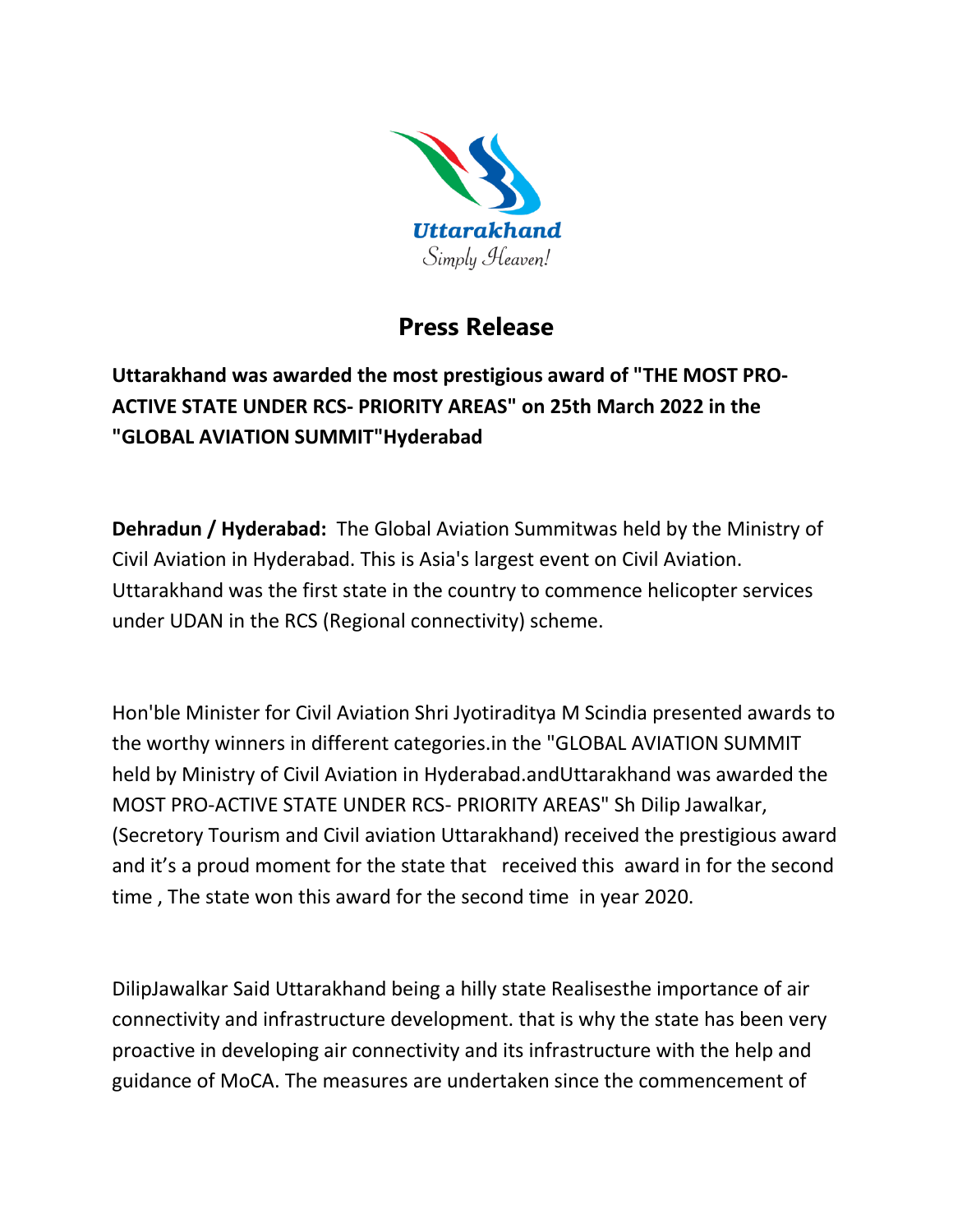the RCS (Regional connectivity scheme )under the UDAN Scheme 13 Heliports are being developed under the advancedstage of completion. Two state-of-the-art Passenger Terminal Buildings are being constructed at Sahastradhara and Sri KedarnathJi for the facilitation and comfort of RCS and Chardham passengers. In addition, the State has identified 24 locations for the development of heliports/helipads which would ensure that the entire state of Uttarakhand is covered under regional connectivity. These include places of tourism, religion, and areas with remote accessibility. The state plans to commence the following routes shortly. The work is in progress. . Sahastradhara - Almora - Pithoragarh - Almora- Sahastradhara (Tendering Done) Haldwani - Munsyari- Pithoragarh-Munsyari-Haldwani

Based on the resources available and as active tourist spots there are 05 sites in Uttarakhand which have been identified to be developed as Water Aerodromes. The initial surveys have been done and they are found fit for Sea Plane operations.

Wings India 2022, Asia's largest event on Civil Aviation, got underway today at Begumpet Airport, Hyderabad. Organized by the Ministry of Civil Aviation of India (MoCA) and the Federation of Indian Chambers of Commerce and Industry (FICCI) jointly, the theme of the event this year is 'India@75: New Horizon for Aviation Industry'. Wings India, a biennial show, is being organized from 24th-27th March 2022, with the first two days being the business days and the rest for the general public. The event will be formally inaugurated by Mr. Jyotiraditya M. Scindia, Minister for Civil Aviation, and Government of India on Friday, 25th March 2022.

The components of the event include Exhibition, Conference, Chalets, CEOs Forum, Static Display, Media Conferences, and Awards. Conference on Civil Aviation sector with a focus on policy issues and business aspects are being held concurrently. The exhibitors taking part in the exhibition include Aircraft & Helicopter Manufacturers, Aircraft Interiors, Aircraft Machinery & Equipment